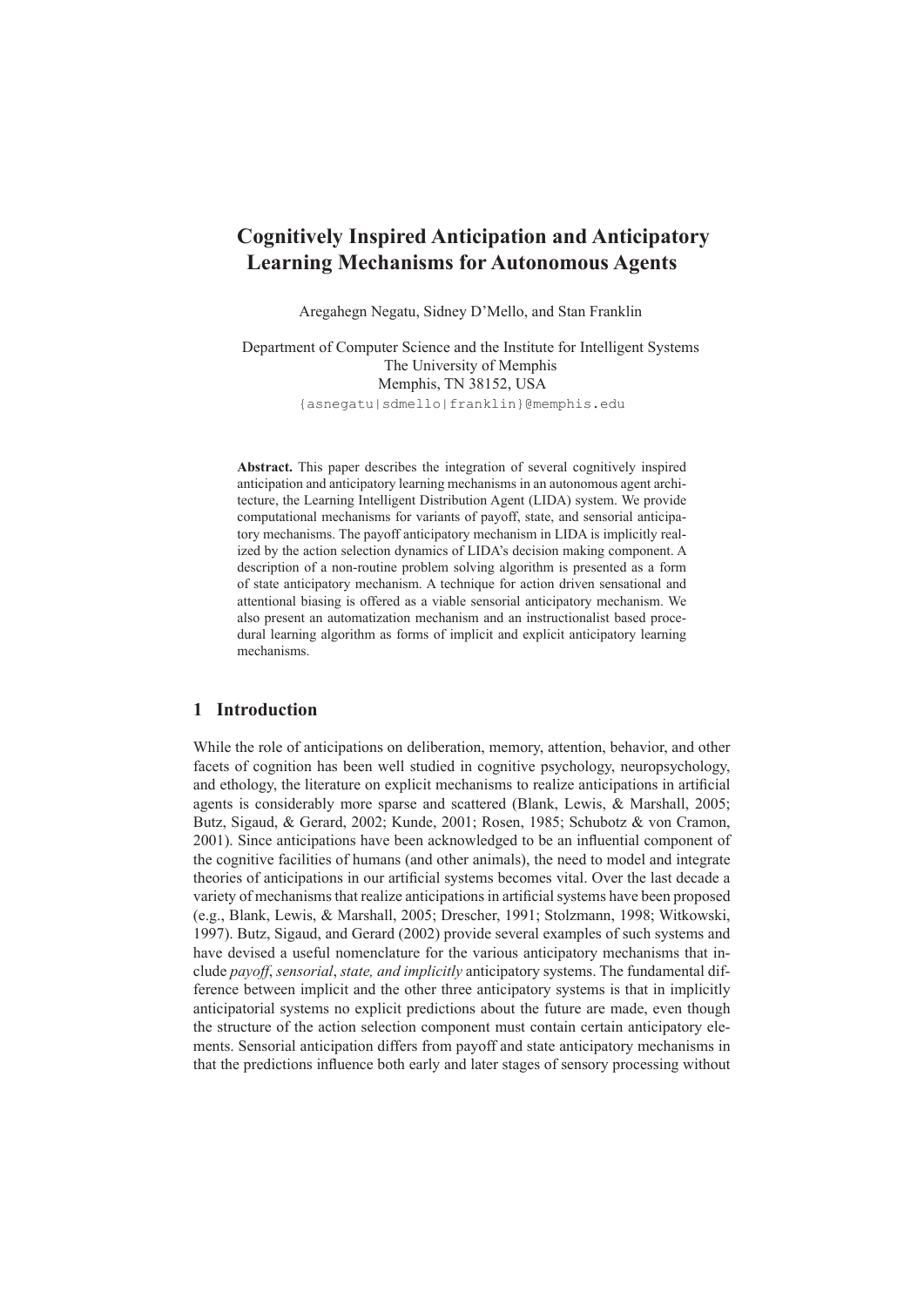directly having a direct impact on action selection. Finally, the main difference between payoff and state anticipatory mechanisms is that in payoff anticipatory systems anticipations play a role as payoff predictions only and explicit predictions of future states are not made. On the other hand state anticipatorial mechanisms make explicit predictions of future states during decision making processes.

Our interest in anticipation and anticipatory learning mechanisms emerges from a desire to model several facets of human (and animal) cognition in an autonomous agent the Learning Intelligent Distribution Agent (LIDA). LIDA is the partially conceptual, learning extension, of the original IDA system implemented computationally as a software agent (D'Mello et al., 2006). The original IDA system was designed as an autonomous agent and performed personnel work for the US Navy in a human-like fashion (Franklin, 2001). Although the design of IDA was inspired by several theories of human and animal cognition, it did not learn. The LIDA system adds three fundamental forms of learning to IDA: perceptual, procedural, and episodic learning.

In this paper we describe computational mechanisms for several types of anticipatory mechanisms, as used in the LIDA model. Sensory anticipation is accomplished in LIDA via a preafferent signal (Freeman, 1999), sent upon the decision to take an action, that biases LIDA's perceptual mechanism in favor of the anticipated sensory information (see 3.3 below). Payoff anticipation is implemented implicitly by LIDA's action selection mechanism, as the next action to be taken is chosen (see 3.1). The non-routine problem solving algorithm (see 3.2 below) produces state anticipation in LIDA. Mechanisms for anticipatory learning are also described (see 4. below).

The anticipatory mechanisms described for the LIDA model may well be suitable for incorporation into other cognitive based computational architectures designed to control autonomous software agents and/or mobile robots. If experience with humans and animals is any indication, such anticipatory mechanisms are likely to prove of substantial value to software agents or mobile robots in complex, dynamic environments. Also, its inclusion of several anticipatory mechanisms adds to LIDA's value as an animat system.

We begin by briefly describing components of the LIDA architecture that play a central role in realizing payoff, state, and sensorial anticipatory mechanisms. We then describe the underlying processes that implement these three anticipatory mechanisms in LIDA. Next we outline computational mechanisms for implicit and explicit anticipatory learning, i.e., the learning of what to anticipate.

# **2 Architectural Support for Anticipation**

The LIDA architecture is partly symbolic and partly connectionist with all symbols being grounded in the physical world in the sense of Brooks (1986). The fundamental computational mechanism of the LIDA system is the *codelet* (Hofstadter & Mitchell, 1994), a small piece of code executing as an independent thread that is specialized for some relatively simple task. The components of the LIDA system that are related to anticipations and anticipatory learning include perceptual associative memory, selective attention, procedural memory, and action selection. Other components, being only peripheral to this paper, are not described here.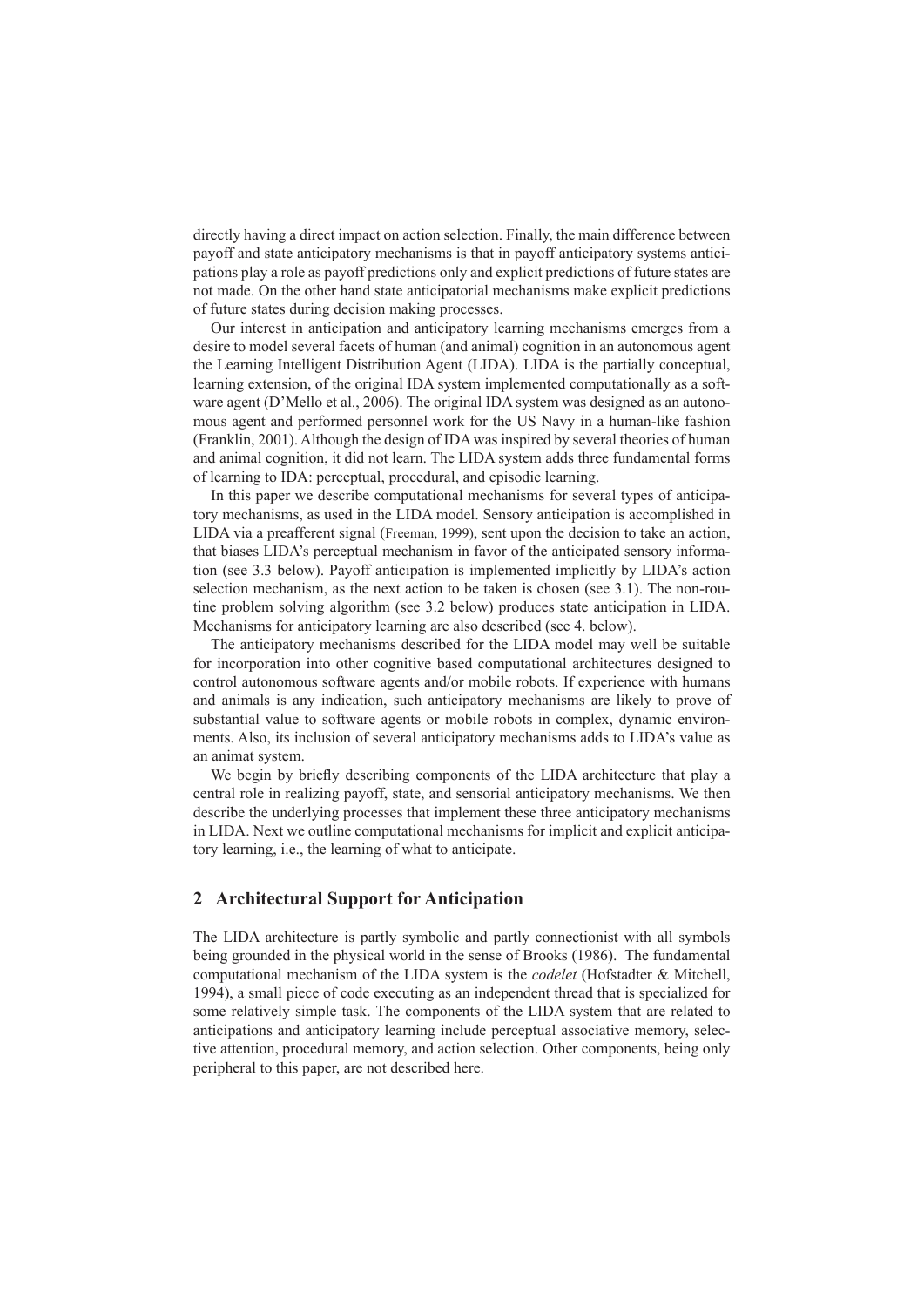### **2.1 Perceptual Associative Memory**

The perceptual knowledge-base takes the form of a semantic net with activation (called the slipnet) motivated by Hofstadter and Mitchell's Copycat architecture (1994). Nodes of the slipnet constitute the agent's perceptual symbols (Barsalou, 1999), representing individuals, categories and simple relations. The perceptual symbols are grounded in the real world by their ultimate connections to various primitive feature detectors having their receptive fields among the sensory receptors. An incoming stimulus, say a visual image, is descended upon by a hoard of perceptual codelets. Perceptual codelets respond to specific features from the various sensory streams and perform perceptual tasks such as recognition and identification. Each of these codelets is looking for some particular feature (a certain color, a line at a particular angle, etc) or more complex features (a T junction, a red line). Upon finding a feature of interest to it, the codelet will activate an appropriate node or nodes in the slipnet. Activation is passed. The network will eventually stabilize. Nodes with activations over threshold, along with their links, are taken to provide the constructed meaning of the stimulus, the percept (see Figure 1).

#### **2.2 Selective Attention**

Selective attention in LIDA is an implementations of Global Workspace Theory (Baars, 1988) with hosts of attention codelets that each play the role of a daemon watching for an appropriate condition under which to act. Attention codelets form coalitions (collection of related codelets) with other codelets to compete for attention. Upon noting a suitable situation, an attention codelet will increase its activation as a function of the match between the current situation and its preferences. During any given cycle one of these coalitions with the highest average activation is considered relevant and broadcasts its information to every other codelet (Baars, 1988). This broadcast is used to recruit schemes (see below) and perform various types of learning (D'Mello, et al., 2006).

#### **2.3 Procedural Memory**

Procedural memory in LIDA is a modified and simplified form of Drescher's schema mechanism (1991), the scheme net. The scheme net is a directed graph whose nodes are (action) schemes and whose links represent the 'derived from' relation. Built-in primitive (empty) schemes directly controlling effectors are analogous to motor cell assemblies controlling muscle groups in humans. A scheme consists of an action, together with its context and its result (see Figure 1). The context and results of the schemes are represented by perceptual symbols (Barsalou, 1999) for objects, categories, and relations in perceptual associative memory. The action of a scheme consists of one or more behavior codelets (discussed next) that execute the actions in parallel.

#### **2.4 Action Selection**

The LIDA architecture employs an enhancement of Maes' behavior net (1989) for highlevel action selection in the service of drives. The behavior net is a digraph (directed graph) composed of behavior codelets (a single action), behaviors (multiple behavior codelets operating in parallel), and behavior streams (multiple behaviors operating in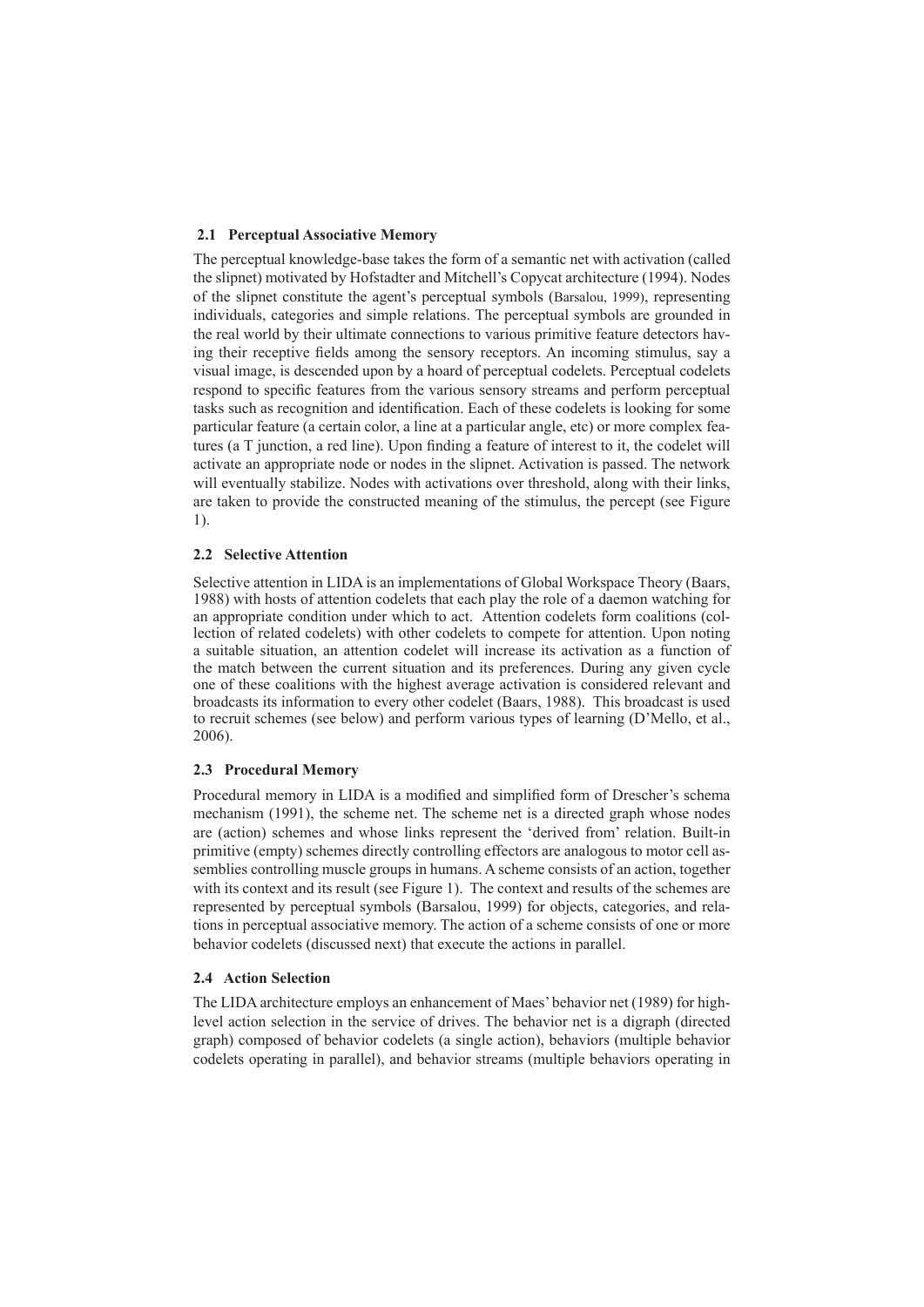some partial order) and their various links. These three entities all share the same representation in procedural memory (i.e., a scheme). As in connectionist models, this digraph spreads activation. The activation comes from three sources: from pre-existing activation stored in the behaviors, from the environment, and from drives. To be acted upon, a behavior must be executable (preconditions satisfied), must have activation over threshold, and must have the highest such activation.

LIDA's action selection mechanism incorporates five major enhancements over Maes' behavior net: (i) *Variables* – While Maes' behavior net operates on the basis of boolean propositions only, LIDA's mechanism supports variables that get bound during the instantiation of procedural schemes; (ii) *Restricted search space* – During the action selection phase Maes' mechanism performs a global search over all the available competency modules while the enhanced behavior net restricts its search to relevant (instantiated) goal hierarchies, which are a subset of the available competencies; (iii) *Failure handling* - Maes' mechanism assumes that the result of a selected action is deterministic in that every action produces its expected outcome. Therefore, this mechanism is unable to handle execution failures which frequently occur in any real system. On the other hand LIDA's enhanced behavior net is endowed with a degree of fault tolerance via its expectation mechanism; (iv) *Priority control* – Maes' mechanism modulates the priorities of competing goals by building *static* causal links among competence modules while LIDA's mechanism provides parametric control to *dynamically* change goal priorities at run time; (v) *Planning and subgoaling* – Maes' mechanism does not support classic AI planning and subgoaling but LIDA's mechanism, as a collection of goal structures, supports both (see Negatu, 2006).

#### **2.5 LIDA's Cognitive Cycle**

Since the LIDA architecture is composed of several specialized mechanisms the need for a continual process that causes the functional interaction among the various components becomes paramount. We offer the cognitive cycle as such an iterative, cyclical, continually active process that brings about the interplay among the various components of the architecture. A complete description of the cognitive cycle can be found in Franklin et al. (2005). We restrict our discussion to the four major components described above as follows.

The meaning of an incoming stimulus is constructed in perceptual associative memory and is taken to be nodes that are above a certain threshold. The attention codelets build coalitions among these nodes and compete for attention. The contents of a winning coalition are broadcast to procedural memory to instantiate action schemes. Instantiated schemes compete for execution in the behavior net as behaviors. The dynamics of the behavior net select an action and the agent then directs its focus to perception.

## **3 Anticipatory Mechanisms**

The LIDA architecture includes payoff, state, and sensorial anticipatory mechanisms as outlined by Butz, Sigaud, and Gerard (2002). At this stage, the payoff and the preparatory attention component (described below) of the sensorial mechanisms have been computationally implemented. We now briefly describe these mechanisms. A graphical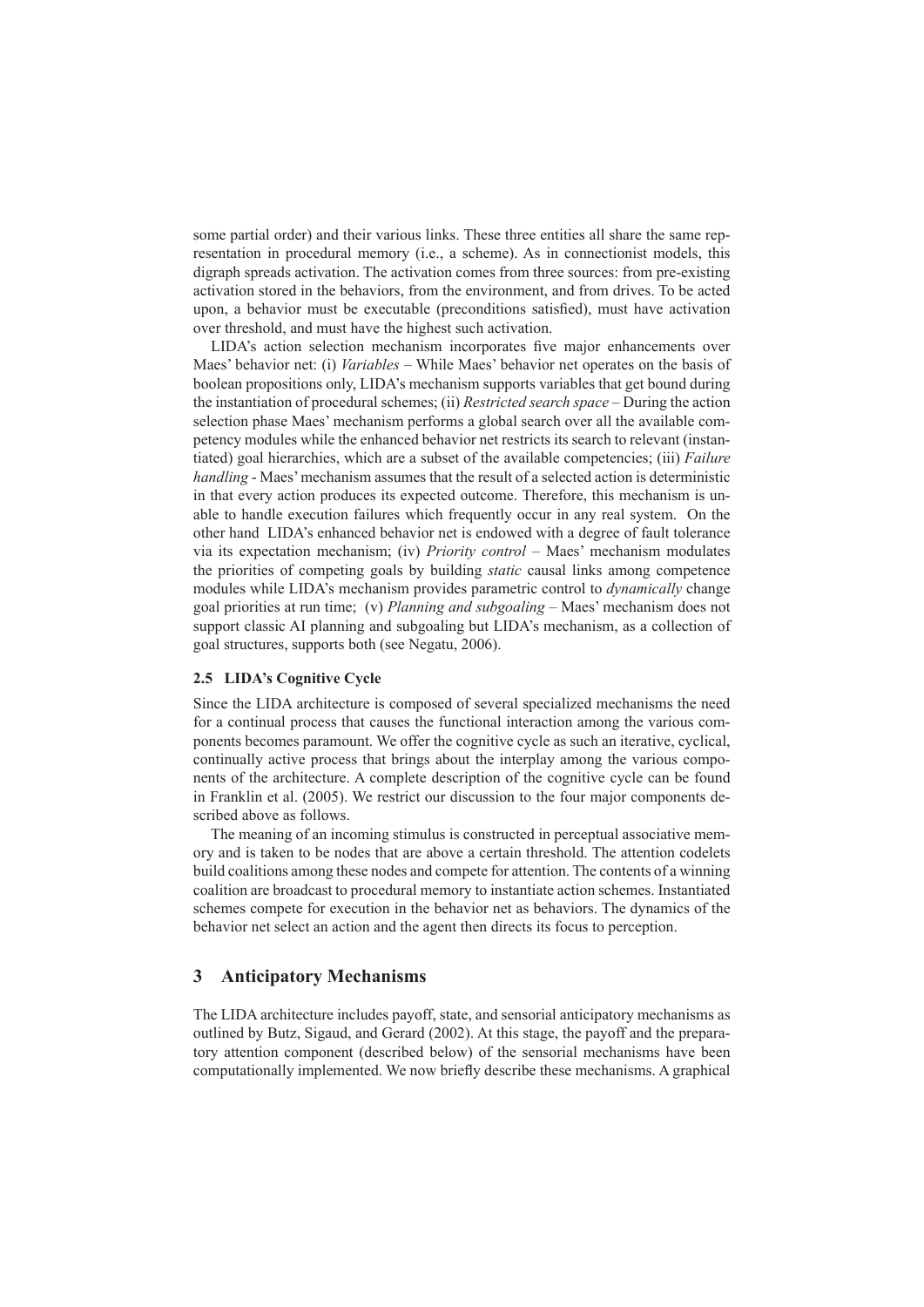depiction of the sensorial and payoff anticipatory mechanisms embedded with LIDA's cognitive cycle is presented as Figure 1.



**Figure 1**. LIDA's Cognitive Cycle and Payoff and State Anticipatory Mechanisms

#### **3.1 Payoff Anticipatory Mechanisms**

In a payoff anticipatory mechanism no explicit predictions of future states are made with the role of anticipations being restricted to some form of payoff, or utility, or reinforcement signal. In the LIDA model the payoff for a behavior is calculated on the basis of predictive assessments by its *current activation* (i.e., relevance to the current goals or drives and environmental conditions) and its *base-level* activation (i.e., reliability in past situations).

LIDA's motivational system to influence goal-directed decision making is implemented on the basis of *drives*. Drives are built-in or evolved (in humans or animals) primary and internal motivators. All actions are chosen in order to satisfy one or more drives, and a drive may be satisfied by different goal structures. A drive has an importance parameter (real value in [0,1]) that denotes its relative significance or priority compared to the other drives. Each drive has a preconditional proposition that represents a global goal. A drive spreads goal-directing motivational energy, which is weighted by the importance value, to behaviors that directly satisfy its global or deep goal. Such behaviors in turn spread activation backward to predecessor behaviors.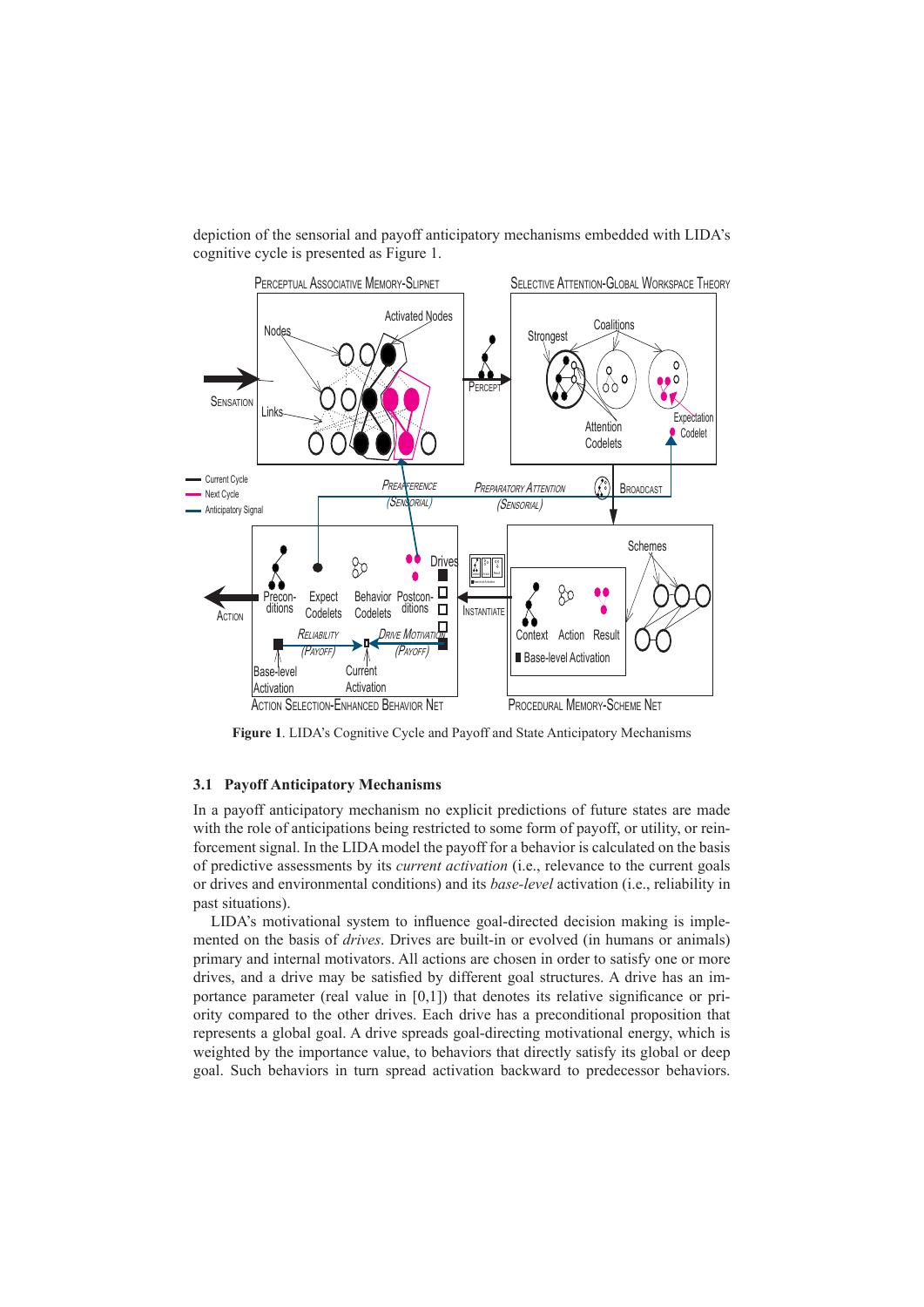Although external activation spreading includes situational motivation, in this discussion of anticipation, we will attend only to the action selection dynamics that are tuned to goal-end motivation. From this point of view, the current activation of a behavior at a given time represents the motivation level for its execution to satisfy sub-goals, which in turn contributes towards satisfying one or more global goals at some future time. In other words anticipating the predictive payoff in satisfying a goal influences the selection of the current action.

This payoff anticipatory mechanism was tested as a controller of Khepera robot in a simulated environment (a warehouse) with tasks of differing priorities (drive levels). As described above in order to maintain priorities for the competing tasks (goals), behavior streams (goal structures or partial plans of action) that satisfy the various goals have executable behaviors with motivation levels that reflect the priorities of the goals. In general, maintenance of priorities is possible if and only if, when considering all behavior streams with specified priorities (obtained from the importance parameter of the motivating drive), the selected behavior should belong to the one with the highest priority. All other things being equal between two behavior streams, the one motivated by a drive with a high importance parameter is expected to have a higher average activation level than the other motivated by a drive with a lower importance parameter. Figures 2 shows how goal-driven motivation levels serving as payoff anticipations vary with time. The test data was obtained by taking a snapshot of the activation/motivation levels of two behaviors that were parts of two competing instantiated behavior streams (a behavior stream is instantiated by the selective attention mechanism as described above). Figure 2a shows that in the absence of the importance parameter for the drives (as in the case of Maes' original mechanism), the payoff anticipatory mechanism could not be effectively tuned to control the priorities of the competing tasks as evidenced by the interleaving of the activation levels of the two behaviors. However, as illustrated in Figure 2b, LIDA's use of the importance parameter (for the drives) consistently increases the activation or payoff of the behavior with the higher priority. Additionally, the payoff anticipatory mechanism and the action selection mechanism of the enhanced behavior net in general were found to correlate highly with a simulated human operator (Negatu, 2006) using GOMS task analysis (Card, Moran, & Newell, 1983).

The second factor that influences the payoff in selecting an action involves the use of the base-level activation of a scheme, which is a uninstantiated behavior in procedural memory. The base-level activation is a measure of the scheme's overall reliability in the past, and is computed on the basis of the procedural learning mechanism described in the next section. It estimates the likelihood of the result of the scheme occurring after taking the action in its given context. When a scheme is deemed somewhat relevant to the current situation as a result of the attention mechanism, it is instantiated from the scheme template as a behavior into the action selection mechanism (see Figure 1) and allowed to compete for execution. This behavior shares the base-level activation of the scheme which, when aggregated with its current activation, produces a two-factor assessment of the anticipated payoff in selecting this behavior for execution. That is, goal-end motivation and past reliability produce anticipation value such that the satisfaction of deep goal(s) in the future and likelihood of success biases what action is to be executed during the current cycle.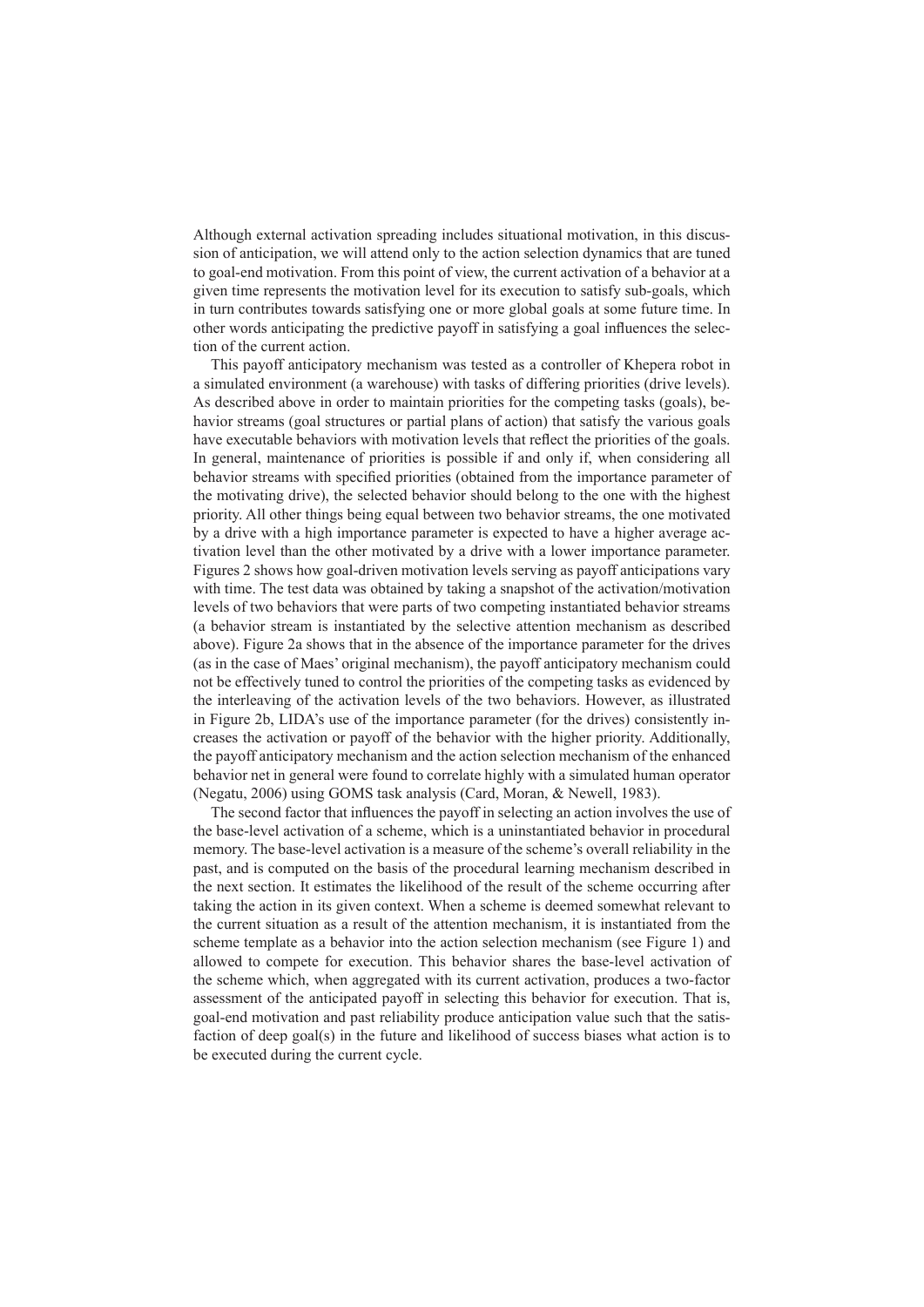

Figure 2. Variation of motivation levels of competing behaviors: (a) Without priority control (Maes' mechanism); (b) With the effect of the importance parameter to control priorities (LIDA's mechanism).

#### **3.2 State Anticipatory Mechanism**

In the design of a state anticipatory mechanism we are concerned with explicit predictions of future states influencing current decision making. In LIDA, state anticipations come to play when the agent is confronted by novel situations in which it fails to converge upon an existing plan of action (behavior stream). In these situations, LIDA utilizes its non-routine problem solving (NRPS) process to generate solutions, usually the adaptation of existing ones, to handle an encountered novelty (McCauley, Negatu and Franklin, in preparation; Negatu, 2006. This is on par with the solution finding strategy called meshing (Glenberg, 1997), which in humans, is typically accomplished by putting together bits and pieces of knowledge and techniques that have been stored and, perhaps, used in the past to help solve other problems.

The LIDA's NRPS process starts with novelty detection by using selective attention to notice anomalies in what is expected. Once a novelty is detected, certain attention codelets attempt to recruit relevant resources (building blocks to solutions) in the form of schemes from procedural memory. This is an adaptation of a learning system that follows Edelman's (1987) neuronal group selection mechanism, which itself is inspired by Piaget's (1952) theory of cognitive development. As the meshing process continues, descriptions of intermediate steps or sub-problems (schemes) come to attention which, in turn, recruits more resources from procedural memory.

The above description indicates that the NRPS process guides a controlled partialorder planner. While it shares similarities to dynamic planning systems it differs from earlier approaches such as the general problem solver (Newell, Shaw, & Simon, 1958) in that selective attention is used to target relevant solutions from procedural memory, thus pruning the search space on the basis of the current world model. Without going into the details, similar to any high-level planning system, the NRPS mechanism is a type of animat learning system that makes state anticipations, i.e., planning action decisions are biased towards selecting a plan operator that satisfies a required goal/sub-goal state.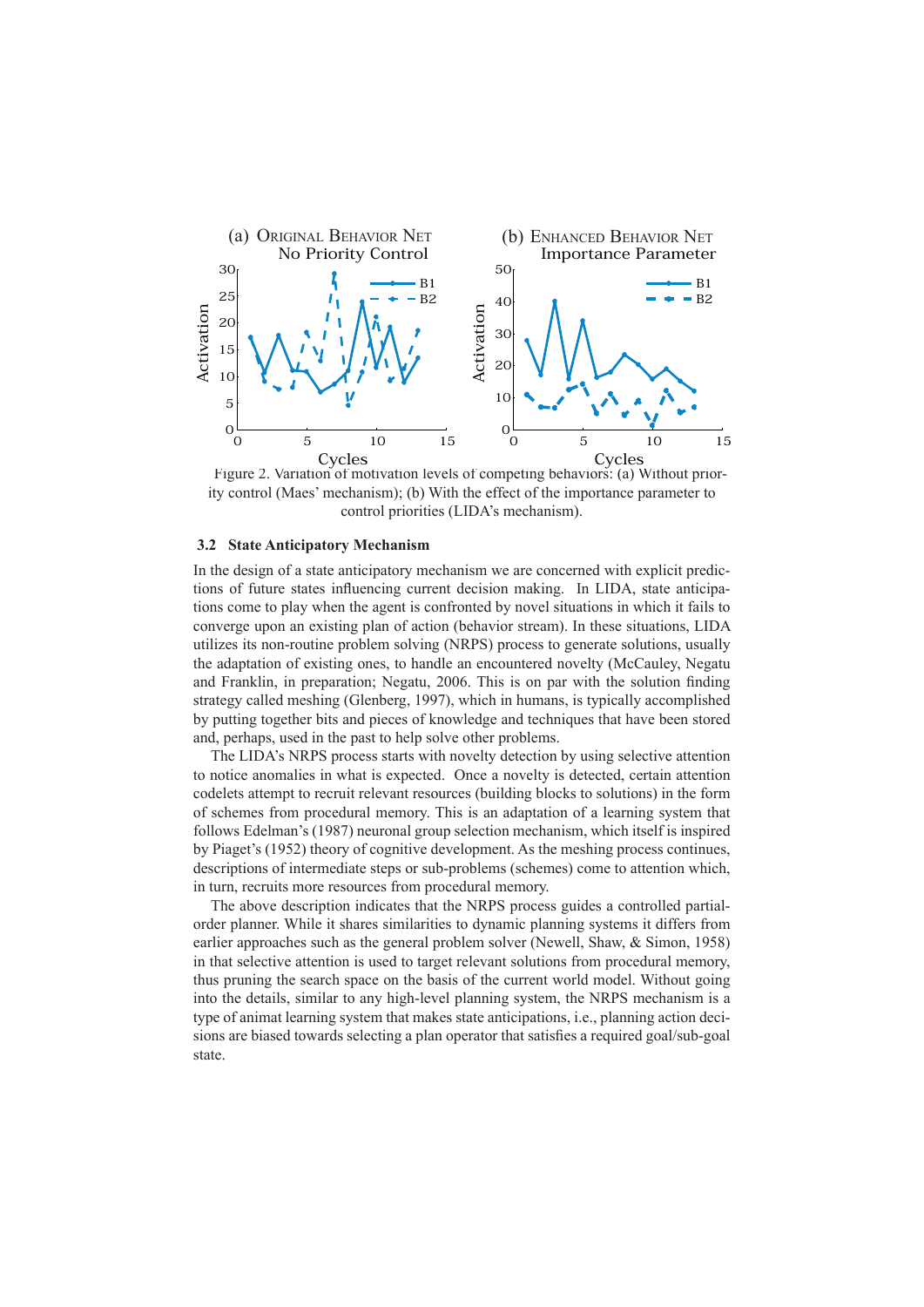#### **3.3 Sensorial Anticipatory Mechanism**

Rather than directly influence the selection of behaviors, sensorial anticipatory mechanisms influence sensorial processing (Butz, Sigaud, & Gerard, 2002). The LIDA system recognizes two forms of sensorial anticipation, the biasing of the senses similar to a preafferent signal (Freeman, 1999) and preparatory attention (LaBerge, 1995).

As described above, nodes of the agent's perceptual associative memory, the slipnet, constitute the agent's perceptual symbols, representing individuals, categories and simple relations. Additionally, schemes in the agent's procedural memory represent uninstantiated actions and action sequences. The context and results of the schemes are represented by the same nodes for objects, categories, and relations in perceptual associative memory. A behavior in the behavior net can be considered an instantiated scheme, thereby sharing its context (as preconditions) and results (as postconditions). Once a behavior is selected in the behavior net, the nodes of the slipnet that compose the postconditions of the behavior have their activations increased, thus biasing them towards selection in the next cycle.

Preparatory attention in LIDA is also implemented on the basis of the currently selected behavior. Each behavior is equipped with one or more expectation codelets, a special type of attention codelet that attempts to bring the results of selected action to attention. Once a behavior is selected for execution, its expectation codelets attempt to bring the results of the behavior to attention, thereby biasing selective attention. In this manner the LIDA system incorporates a second form of action driven sensorial anticipation.

### **4 Anticipatory Learning**

In this section we explore an automatization mechanism to learn low-level implicit anticipations, and a procedural learning mechanism to learn the context and results of existing actions, which in turn, are used to construct a variety of anticipatory links.

#### **4.1 Automatization**

Automatization is defined as the ability to learn a procedural task to such an extent that the amount of attention devoted to the routine steps in accomplishing the task is reduced. Automatization develops as procedural tasks are rehearsed with attentional intervention. However, once tasks have been sufficiently automatized, the cognitive processing shifts from serial, attentional, and controlled to parallel, non-attentional, automatic (Logan, 1980). In LIDA a procedure produces a stream of actions with the execution of each action furthering the progression from the current state towards some goal state. For an unrehearsed procedure the transitions between consecutive actions are usually controlled by selective attention. The automatization process forms associations between unattended, coactive, low-level processes (behavior and attention codelets). As the associations between these processes strengthen over time (rehearsal) the need for selective attention gradually fades.

 A complete description of the automatization mechanism is beyond the scope of this paper (see Negatu, 2006; Negatu, McCauley, & Franklin, in review). However, Figure 3(a) illustrates the basic automatization process by depicting an execution sequence of a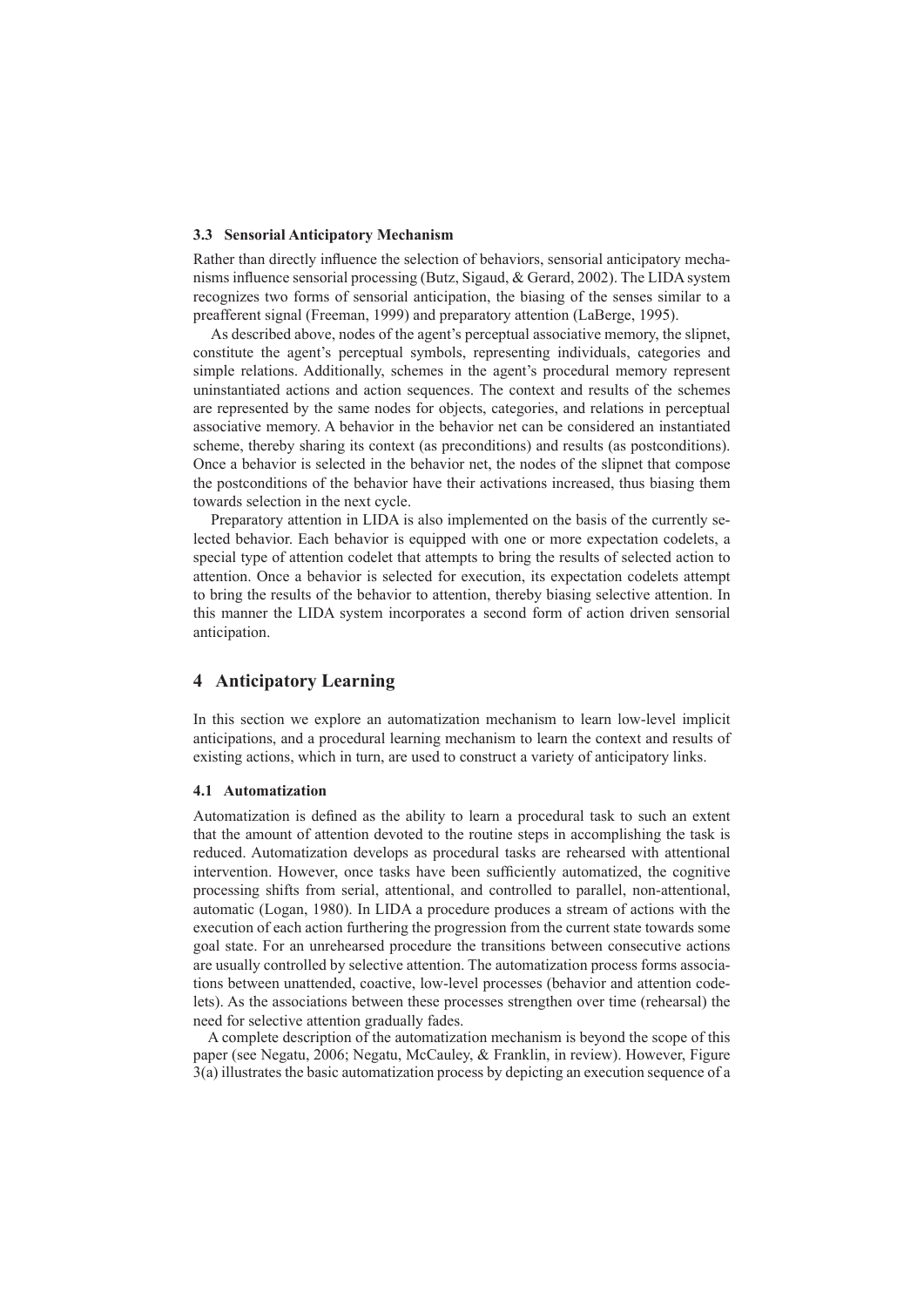task at a high level (the behavioral level, B1 and B2) before automatization, and at a low level (the codelet level, BC1, BC2, AC1, AC2). In the absence of automatization selective attention is needed to activate the successor link between the high level behaviors B1 and B2. However, over time a number of associations between the low-level codelets are formed. When the associative link between BC1 and BC2 is sufficiently strong the link between behavior B1 and B2 can be implicitly activated without any attentional control, that is, without B2 being selected by the action selection mechanism.



**Figure 3**. Automatization mechanism with experimental results

Details of the implementation and experiments of the automatization mechanism can be found in Negatu (2006). In order to describe the effects of the automatization process we setup a simple experiment to perform a walking task that required a sequence of actions to execute. Figures (3b) and (3c) correspondingly show that attention fades and performance improves as the degree of automatization increases with each iteration until it saturates.

The automatization mechanism implicitly causes a controlled task execution process to transition into a highly coordinated skill thus improving performance and reserving attention, a limited resource, for more novel tasks. It is a type of implicit anticipatory learning mechanism since the encoding of the experiences of performing tasks is integrated in, and arises from, the payoff anticipatory process of LIDA's action selection dynamics. Failures or unexpected outcomes during the execution of automatized tasks require deautomatization, i.e., the reengagement of attention (Negatu, 2006).

#### **4.2 Procedural learning**

The discussion so far has assumed that procedural memory in LIDA is built in and does not learn. In such situations, the use of anticipations is restricted to what was engineered into the system, thus greatly restricting its scope. In order to alleviate this problem we briefly describe a procedural learning mechanism in which the context and results of action schemes are learnt.

The procedural learning mechanism is a variant of Drescher's (1991) schema mechanism and is based on selective attention and reinforcement learning. Reinforcement is provided via a sigmoid function such that initially reinforcement increases very rapidly but tends to saturate. By negating and translating the same sigmoid curve by  $+1$  we obtain the decay curve. Therefore, schemes with low base-level activation (measure of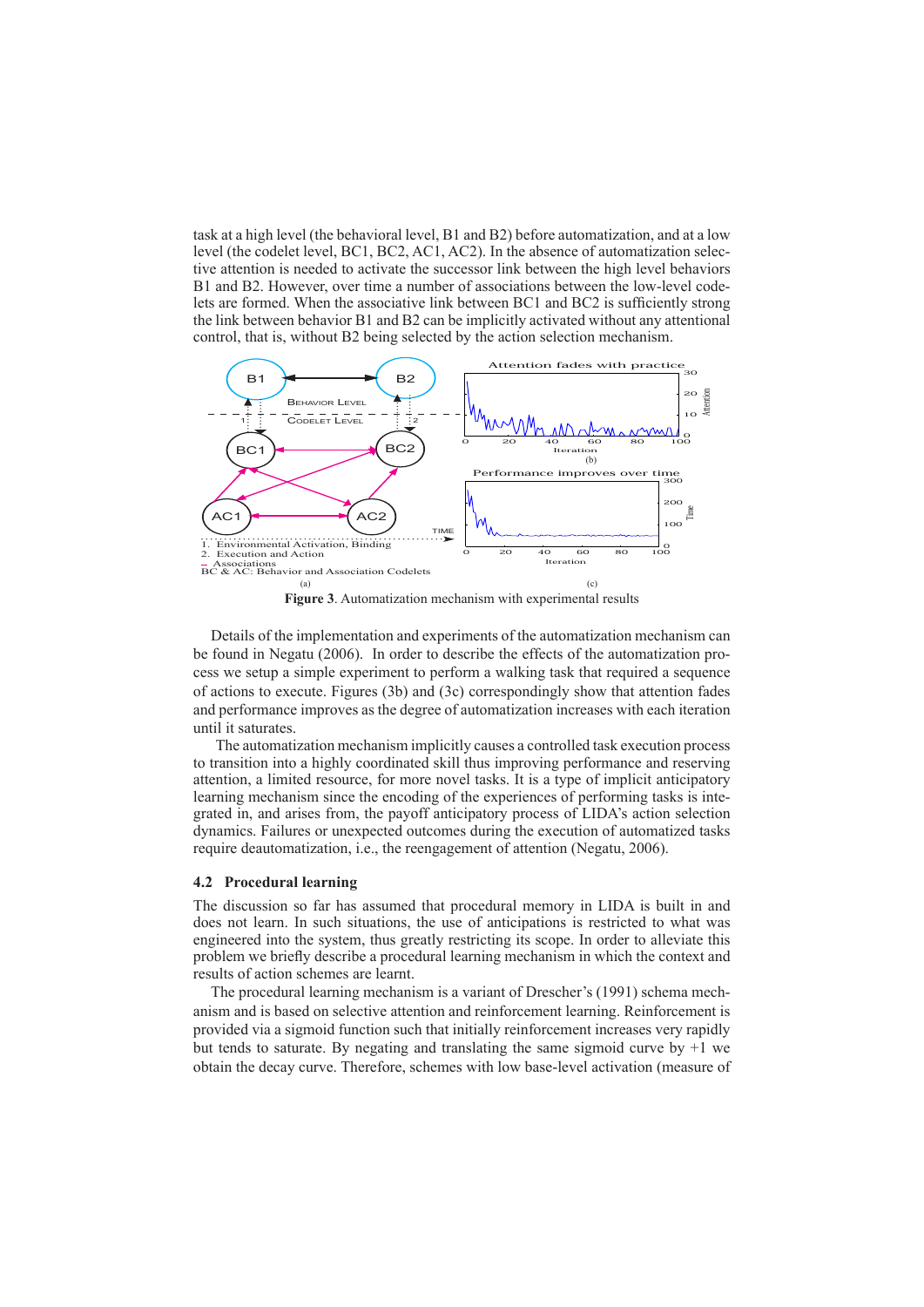reliability, used to determine payoff) decay rapidly, while schemes with high (saturated) base level activation values tend to decay at a much lower rate.

For learning to proceed initially, the behavior network must first select the instantiation of an empty scheme for execution. Before executing its action, the instantiated scheme spawns a new expectation codelet. After the action is executed, this newly created expectation codelet focuses on changes in the environment that result from the action being executed, and attempts to bring this information to attention. If successful, a new scheme is created, if needed. If one already exists, it is appropriately reinforced. Perceptual information selected by attention just before and after the action was executed form the context and result of the new scheme respectively. The scheme is provided with some base-level activation, and it is connected to its parent empty scheme with a link. More details on this mechanism can be found in (D'Mello et al., 2006).

Of importance to this paper are the effects that the learning of a new scheme have on the anticipatory processes. The creation of a new scheme leads to a number of new anticipatory links being formed. The result of the scheme can be used to learn new expectation codelets to monitor future execution. These expectation codelets can be used to assess the reliability of this scheme thus influencing payoff anticipations. They also serve as sensorial anticipations by biasing perceptual associative memory and selective attention.

# **5 Discussion**

This paper has described the different anticipatory aspects of the primary mechanisms that comprise the LIDA architecture. We have described the manner in which payoff anticipations are realized in LIDA through a drive based motivational system and a reinforcement learning mechanism. It should be noted that the use of a drive based motivation scheme in assessing the payoff in selecting a behavior may not clearly fit into one of the suggested distinctions of payoff vs. state anticipation. It has been suggested that such motivations and/or emotion systems, in influencing action decisions, indirectly predict states. Thus it could be argued that in reality these systems constitute a type of state anticipation. Sensorial anticipations occur through a preafferent signal (Freeman, 1999) and preparatory attention (LaBerge, 1995). LIDA makes explicit predictions of future state while attempting to solve novel problems thereby realizing a form of state anticipation. One could also argue that implicit anticipatory mechanisms are realized in LIDA by the individual behaviors in the behavior network.

Using the automatization mechanism described above, implicitly anticipatory links among the low-level processors (codelets) are learnt on the basis of anticipatory (payoff) decision making by the high level constructs (behaviors). The procedural learning mechanism while forming new schemes from the causal relationships between the context and results of actions creates expectation codelets that in turn perform various anticipatory tasks. Although our model of procedural learning is motivated by Drescher's schema mechanism (1991), our learning mechanism differs in that selective attention assumed to be a necessary condition for supraliminal learning. While learning in Drescher's system relies on each schema maintaining several reliability statistics, we only use a single, computationally more tractable statistic, the base-level activation modeled by a saturating sigmoid function.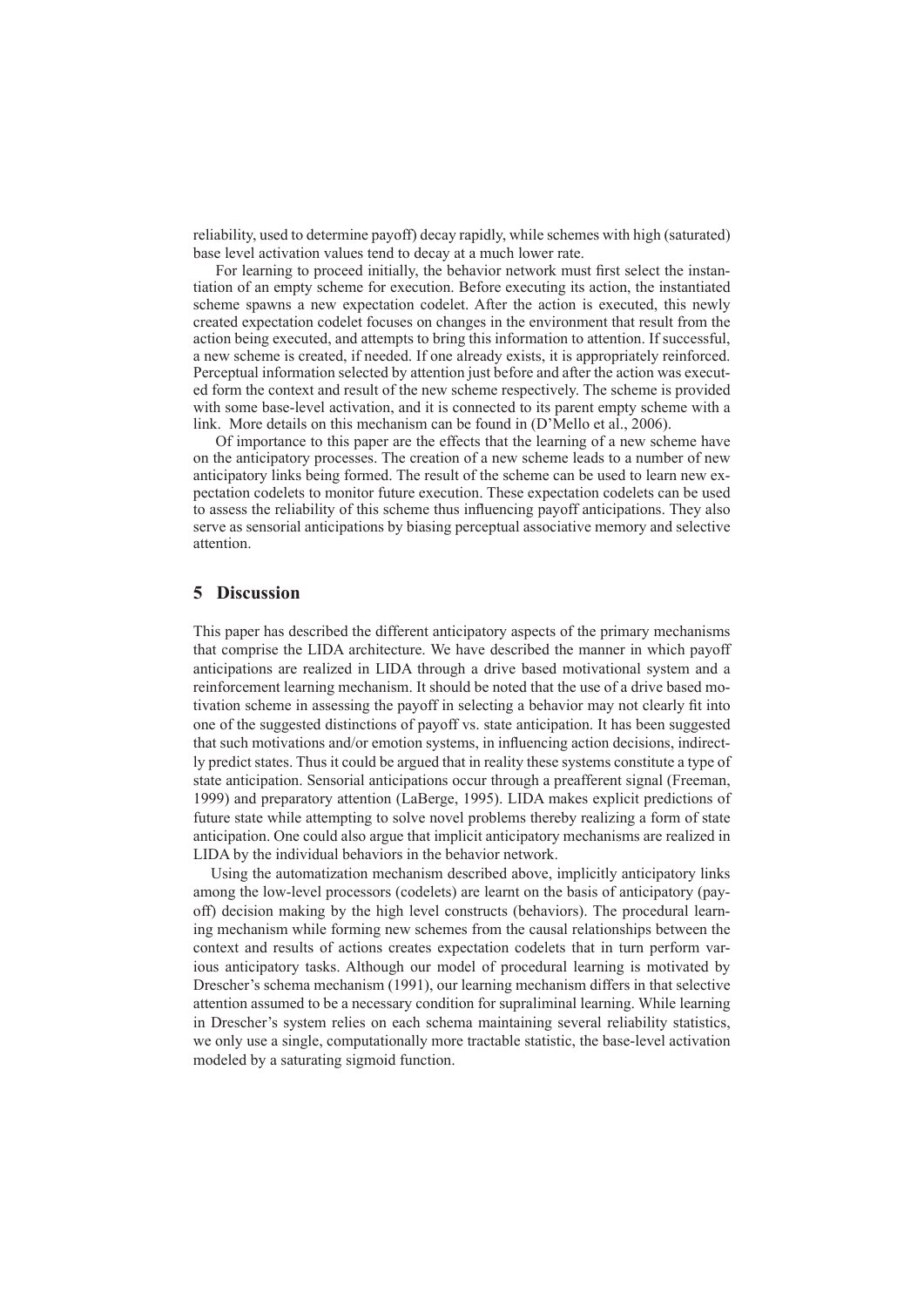In an introductory paper, Butz et al., (2002) provide examples of a number of artificial systems that incorporate anticipations at some level. The major difference between LIDA's anticipatory mechanisms and those of other systems is that LIDA attempts to solve non-Markov problems in that it does not assume that the current sensorial input is sufficient for decision making. Blank et al., (2005) emphasize the merits of connectionist anticipatory systems with low-level representations and the limitations of discrete and symbolic anticipatory systems such as Witkowski's system (2002). Incorporation of connectionist flavored mechanisms (perceptual associative memory and action selection) and low-level representation to encode anticipatory learning (e.g. automatization mechanism) give added merit to LIDA as an animat system.

In this paper we have demonstrated that a wide variety of anticipatory mechanisms can be quite naturally integrated into a broad, comprehensive, autonomous agent architecture modeled after human cognition. These anticipatory mechanisms play important roles in perceiving, attending and action selection. Robots and software controlled by such an agent architecture could be expected to perform better as a result of these anticipatory mechanisms. The inclusion of anticipatory mechanisms in the LIDA architecture may well serve to model their inclusion in other such architectures.

### **References**

- 1. Baars, B. J. 1988. *A Cognitive Theory of Consciousness*. Cambridge.: Cambridge University Press.
- 2. Barsalou, L. W. 1999. Perceptual symbol systems. *Behavioral and Brain Sciences* 22:577– 609.
- 3. Blank, D. S., Lewis, J. M., and Marshall, J. B. 2005. The Multiple Roles of Anticipation in Developmental Robotics. AAAI Fall Symposium Workshop Notes, *From Reactive to Anticipatory Cognitive Embodied Systems*. AAAI Press
- 4. Brooks, R. A. 1986. A robust layered control system for a mobile robot. *IEEE Journal of Robotics and Automation*. RA-2:14-23.
- 5. Butz, M. V.; Sigaud, O.; and Gerard, P. 2002. Internal models and anticipations in adaptive learning systems. In *Proceedings of the Workshop on Adaptive Behavior in Anticipatory Learning Systems*, 1–23.
- 6. Card, S., Moran, T., & Newell, A. (1983). *The psychology of human-computer interaction*. Hillsdale, NJ: Lawrence Erlbaum Associates.
- 7. D'Mello, S. K., Franklin, S., Ramamurthy, U., & Baars, B. J. 2006. A Cognitive Science Based Machine Learning Architecture. AAAI Spring Symposia Technical Series, Stanford CA, USA. Technical Report SS-06-02 (pp. 40-45). AAAI Press
- 8. Drescher, G. 1991. *Made Up Minds: A Constructivist Approach to Artificial Intelligence*, Cambridge, MA: MIT Press.
- 9. Edelman, G. 1987. *Neural Darwinism: the theory of neuronal group selection*, Basic Books.
- 10. Franklin, S. 2001. Automating Human Information Agents. *Practical Applications of Intelligent Agents*, ed. Z. Chen, and L. C. Jain. Berlin: Springer-Verlag.
- 11. Franklin, S., Baars, B.J., Ramamurthy, U., and Ventura, M. 2005. The Role of Consciousness Consciousness in Memory. Brains, Minds and Media, Vol.1, bmm150 (urn:nbn:de:0009-3-1505)
- 12. Freeman, W. J. 1999. *How Brains Make Up Their Minds*. London: Weidenfeld & Nicolson General.
- 13. A. Glenberg 1997. *What memory is* for" Behavioral and Brain Sciences 20, pp1-55.